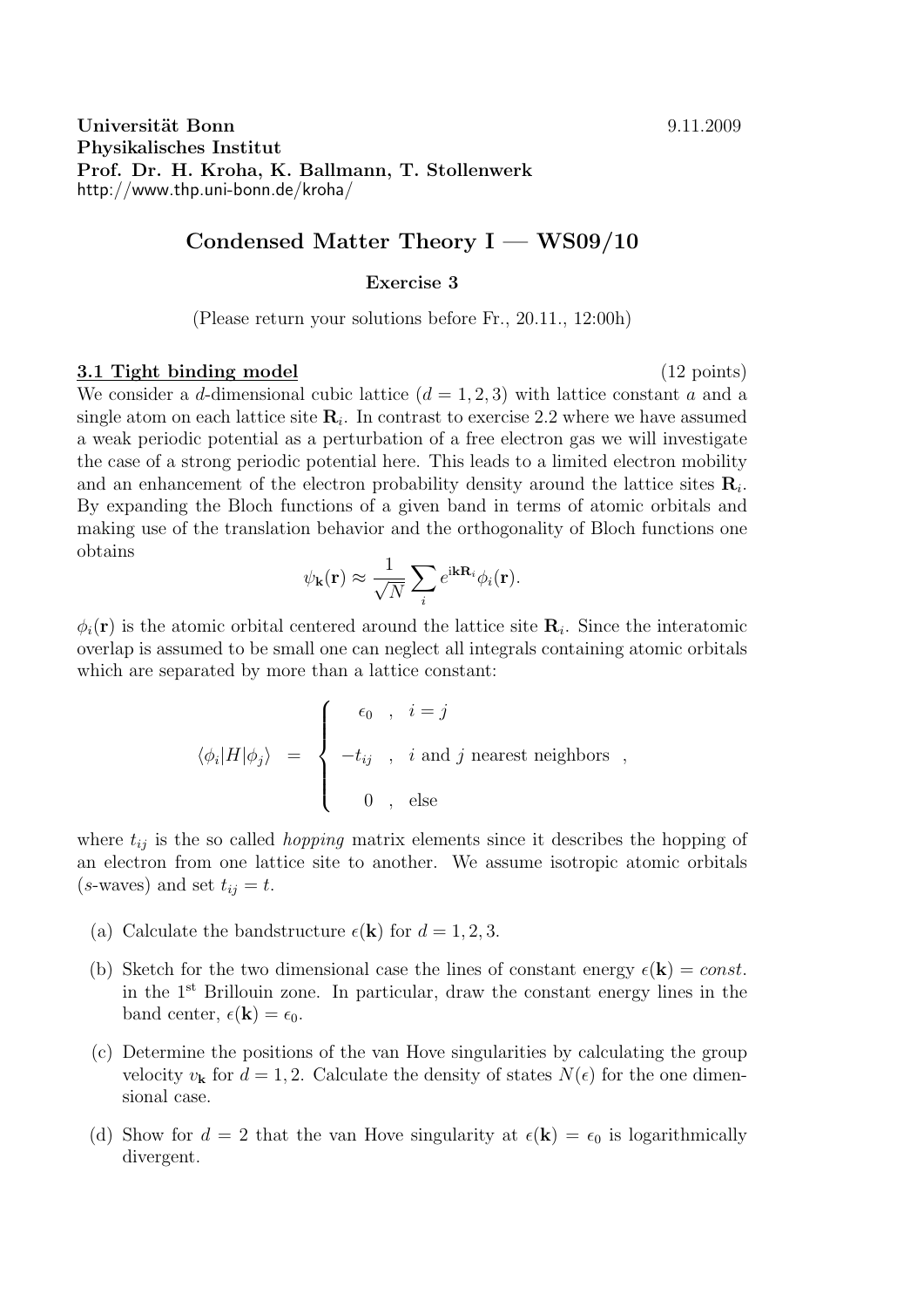*Hint:* Expand the group velocity around the saddle point  $\kappa = (0, -\pi/a)$  up to second order. Afterwards evaluate  $N(\epsilon = \epsilon_0 + \delta)$  for a small  $\delta$  by approximating the corresponding curve of equal energy by a line, e.g.  $k_x = k_y + \Delta k$ .

(e)<sup>\*</sup> Use a computer to plot  $N(\epsilon)$  for  $d = 2, 3$ . *Hint:* Use the formular:

$$
N(\epsilon) = \sum_{\mathbf{k}} \delta_{\epsilon, \epsilon(\mathbf{k})}
$$

## **3.2 The free electron Green's function** (8 points)

The equation of motion for the free electron Green's function reads

$$
(E - H_0)G(\mathbf{r} - \mathbf{r}') = \delta^3(\mathbf{r} - \mathbf{r}')
$$
\n(1)

with  $H_0$  the kinetic energy operator. In the following we want to derive the expression for  $G(\mathbf{r} - \mathbf{r}')$ .

- (a) Perform the Fourier transform of (1) to **k**-space and solve the equation for  $G_E(\mathbf{k})$ .
- (b) Derive by back-transforming to **r**-space the solution  $G(\mathbf{r})$  of (1).
- (c) Use the same calculation for dimension  $d = 1$  and derive  $G(r)$ .

**3.3 The Green's function method for lattice electrons (KKR)** (10 points) The Schrödinger equation for the Bloch function  $\Psi_{\mathbf{k}}$  is given by

$$
(E - H_0)\Psi_{\mathbf{k}}(\mathbf{r}) = U(\mathbf{r})\Psi_{\mathbf{k}}(\mathbf{r}).
$$

with the kinetic energy  $H_0$  and the crystal potential  $U(\mathbf{r})$ . The Green's function for the Schrödinger equation is defined by

$$
(E - H_0)G(\mathbf{r} - \mathbf{r}') = \delta^3(\mathbf{r} - \mathbf{r}'). \tag{2}
$$

(a) Show that if  $G_E(\mathbf{r} - \mathbf{r}')$  is a solution of equation (2) the wave function  $\Psi_{\mathbf{k}}(\mathbf{r})$  is given by the following integral equation:

$$
\Psi_{\mathbf{k}}(\mathbf{r}) = \int d^3 r' \, G_E(\mathbf{r} - \mathbf{r}') U(\mathbf{r}') \Psi(\mathbf{r}')
$$
\n(3)

(b) Now, the crystal potential is given by  $U(\mathbf{r}) = \sum_{\mathbf{R}} V(\mathbf{r} - \mathbf{R})$  with the lattice vector **R** and  $V(\mathbf{r} - \mathbf{R})$  the potential of the atom at site **R**. Plug this into the integral equation (3) and derive for the wave function:

$$
\Psi_{\mathbf{k}}(\mathbf{r}) = \int d^3 r' \mathcal{G}_{\mathbf{k},E}(\mathbf{r} - \mathbf{r}') V(\mathbf{r}') \Psi_{\mathbf{k}}(\mathbf{r}')
$$
(4)

Herein,

$$
\mathcal{G}_{\mathbf{k},E}(\mathbf{r}-\mathbf{r}') := \sum_{\mathbf{R}} e^{i\mathbf{k}\mathbf{R}} G_E(\mathbf{r}-\mathbf{r}'-\mathbf{R})
$$

is the lattice Green's function.

The **k**-dependence and the crystal structure completely pass into  $\mathcal{G}_{\mathbf{k},E}(\mathbf{r} - \mathbf{r}')$ .